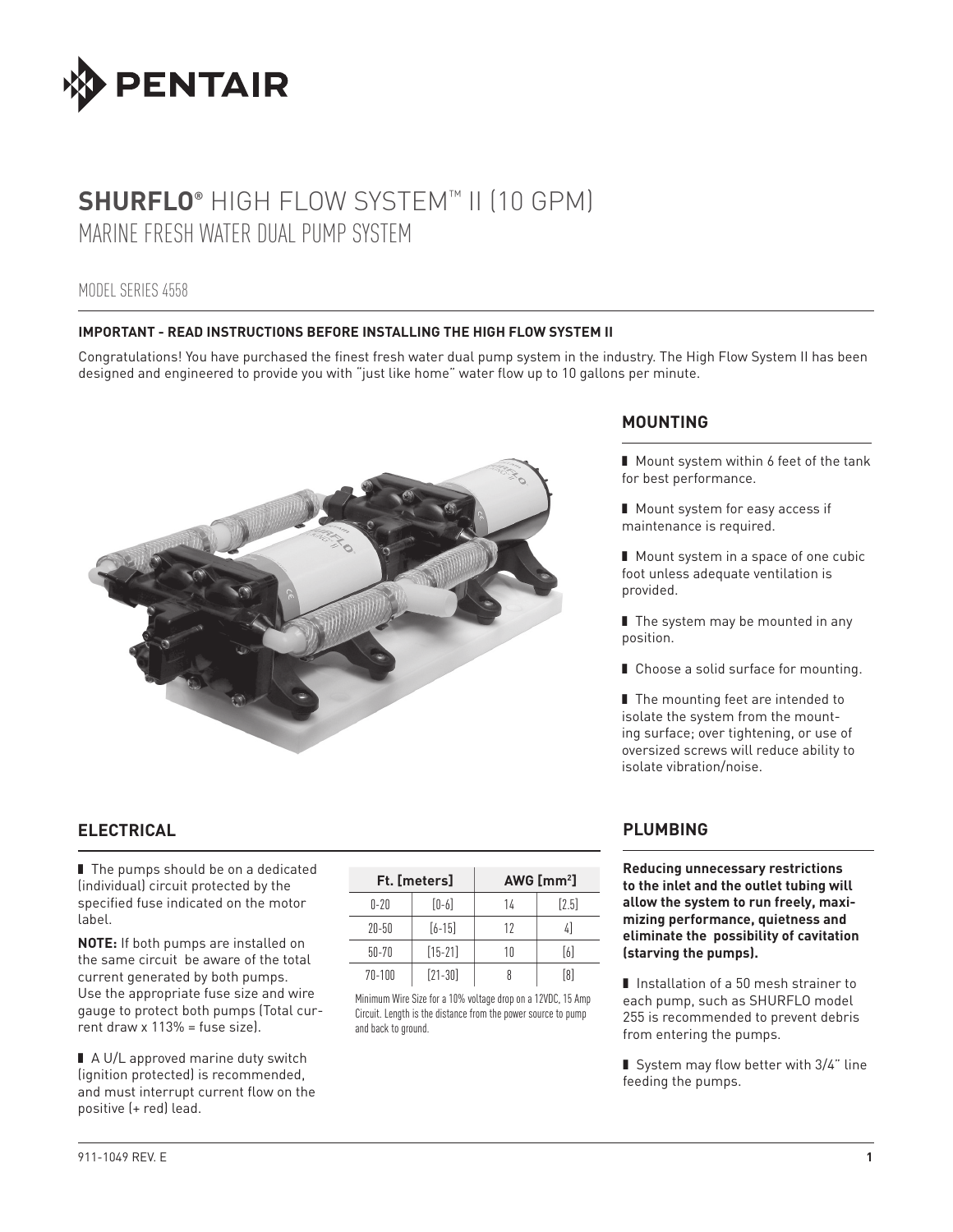

# **OPERATION**

This system is designed for intermittent duty only. The primary pump (located in front) activates when system pressure drops to about 40 PSI [2.8 BAR]. The secondary pump activates when flow demand is about 5 GPM. The secondary pump (located in the back) shuts off when the pressure increases to about 45 PSI and the primary pump shuts off when the pressure increases to about 55 PSI. **Primary pump operation with by-pass:** this pump operates normally up to about 30 PSI [2.06 BAR], where a spring-loaded by-pass valve opens, allowing flow back from the output side to the input side, providing smooth, steady flow with virtually no cycling, all the way down to a trickle. As a faucet is opened back up, the pressure will drop, the bypass will close and full flow is again obtained. This allows good flow, even with today's restrictive showers and pullout sprayer faucets. Performance will vary, of course, depending on the voltage to the pump; lower voltage = lower flow, higher voltage = higher flow. Remember your electrical safety: It is always best to shut power to the system "OFF" when leaving the Boat unattended.

**WARNING: If full by-pass is reached before the shut-off setting, the pump will not shut off.** Full by-pass pressure setting should be at least 10 PSI [0.68 BAR] higher than pump shut off pressure.

# **MAINTENANCE**

Normal pump maintenance is all that is needed: Checking and cleaning of the strainer, normal sanitizing and winterizing and occasionally checking all plumbing hardware and fittings for tightness. Lack of sanitizing is the number one reason for premature pump failure and poor performance over time. Lack of sanitizing will cause scale buildup on the diaphragm and valves, causing low flow and leak back [occasional pump cycling with no faucets open or tank filling up when hooked up to city water].

## **SANITIZING**

Potable water systems require periodic maintenance to keep components working properly and deliver a consistent flow of fresh water. Sanitizing is recommended: prior to storing, after a period of storage, or any time the system is opened or contaminated, as follows: **NOTE: Check your Boat Owner's Manual for specific instructions. By-pass any filters or remove filter cartridges.**

**1.** Determine the amount of common household bleach needed to sanitize the tank.

**A)** 2 ounces of bleach per 15 gallons tank size: 60 gallon tank  $[15 \times 4] = 4 \times$ 2 ounces = 8 ounces of bleach.

**B)** I ml bleach per 1 liter tank size: 300 liter tank = 300 milliliters of bleach.

**2.** Mix the bleach with water in a container such as a gallon jug. If tank is filled through a pressurized fitting, pour the bleach into the hose before attaching the hose to the city water entry.

**3.** Pour the bleach solution into the tank and fill the tank with potable water. Rock the boat back and forth to coat top and sides of potable water tank.

**4.** Open all faucets (Hot & Cold) allowing the water to run until the odor of chlorine is detected. Allow four (4) hours of contact time to disinfect completely. Doubling the solution concentration allows for a contact time of one (1) hour.

**5.** Drain the tank. Refill the tank and flush the system once or twice until the odor has decreased. The residual chlorine odor and taste is not harmful.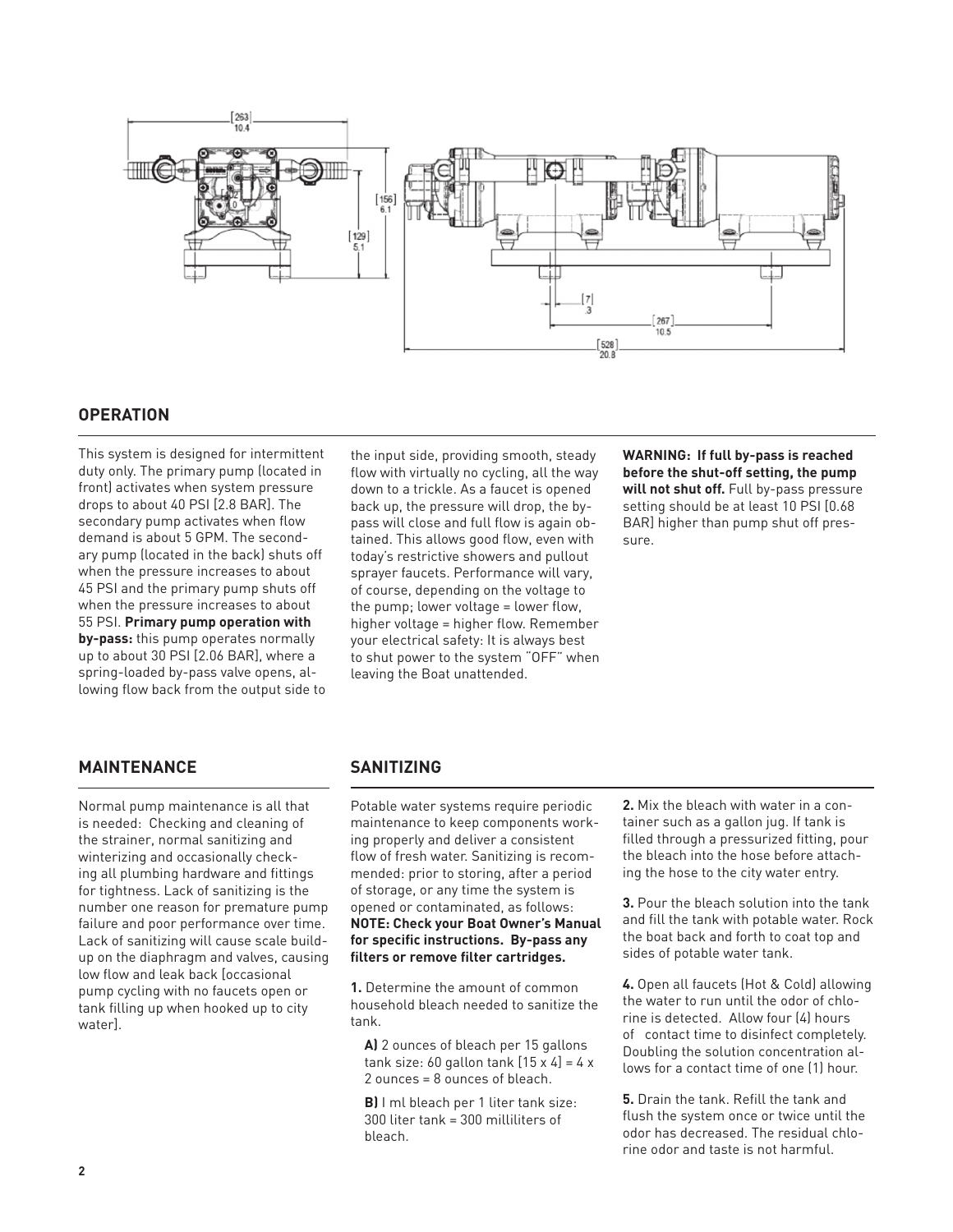## **WINTERIZING**

#### **Refer to the boat owner's manual for specific winterizing instructions.**

If water is allowed to freeze in the system, serious damage to the plumbing and pump may occur. Failures of this type will void the warranty. The best guarantee against damage is to completely drain the pump and perform the following:

1. Drain the water tank. If the tank doesn't have a drain valve, open all faucets allowing the pump to operate until the tank is empty.

**2.** Open all the faucets (including the lowest valve or drain in the plumbing), allow the pump to purge the water from the plumbing, and then turn the pump "OFF."

**3.** Using a pan to catch the remaining water, remove the plumbing at the pump's inlet/outlet ports. Turn the pump "ON", allowing it to operate until the water is expelled. Turn "OFF" power to the pump once the plumbing is emptied. Do not reconnect the pump plumbing. Make a note at tank filler as a reminder: "Plumbing is disconnected".

**4.** All faucets must be left open to guard against any damage.

**5.** Potable anti-freeze may be poured down drains and toilets to protect p-traps and toilet seals. Sanitize the plumbing system before putting the plumbing system back in service.

## **TROUBLESHOOTING**

**Vibration induced by driving can loosen plumbing, strainers and pump hardware. Check for system components that are loose. Also, refer to the chart below for trouble-shooting tips.** 

## **PUMP WILL NOT START/ BLOWS CIRCUIT**

- √ Electrical connections, fuse or breaker, main switch, and ground connection.
- √ Is the motor hot? Thermal breaker may have triggered; it will reset when cool.
- √ Is voltage present at the switch? Bypass pressure sw. Does the pump operate?
- √ Charging System for correct voltage (±10%) and good ground.
- √ For an open or grounded circuit, or motor; or improperly sized wire.
- √ For seized or locked diaphragm assembly (water frozen?).

#### **WILL NOT PRIME/SPUTTERS (No discharge/Motor runs)**

- √ Is the strainer clogged with debris?
- √ Is there water in the tank, or has air collected in the hot water heater?
- √ Is the inlet tubing/plumbing sucking in air at plumbing connections (vacuum leak)?
- √ Is inlet/outlet plumbing severely restricted or kinked? Restrictive valves?
- √ Proper voltage with the pump operating (±10%).
- √ For debris in pump inlet/outlet valves or swollen/dry valves.
- √ Pump housing for cracks or loose drive assembly screws.

## **RAPID CYCLING**

- √ For restrictive plumbing and flow restrictions in faucets/shower heads.
- √ Water filter/purifier should be on separate feed line.
- √ Shut-off pressure set too low.

## **PUMP WILL NOT SHUT-OFF / RUNS WHEN FAUCET IS CLOSED**

- √ Output side (pressure) plumbing for leaks, and inspect for leaky valves or toilet.
- √ For air trapped in outlet side (water heater) or pump head.
- √ For correct voltage to pump (±10%). √ For loose drive assembly or pump head screws.
- √ Are the valves held open by debris or is the rubber swollen?
- √ Pressure switch operation. By-pass set higher than shut-off.

## **NOISY OR ROUGH OPERATION**

- √ For plumbing which may have vibrated loose.
- √ For a restricted inlet (clogged strainer, kinked hose, restrictive valves).
- √ Is the pump plumbed with rigid pipe causing noise to transmit?
- √ Does the mounting surface amplify noise (flexible)? Does it bang like a drum?
- √ For mounting feet that are loose or are compressed too tight.
- √ For air in the system. Check all fixtures for air and bleed system.
- √ The motor with pump head removed. Is noise from motor or pump head?

## **LEAKS FROM PUMP HEAD OR SWITCH**

- √ For loose screws at switch or pump head.
- √ Switch diaphragm ruptured or pinched.
- √ For punctured diaphragm if water is present in drive assembly.